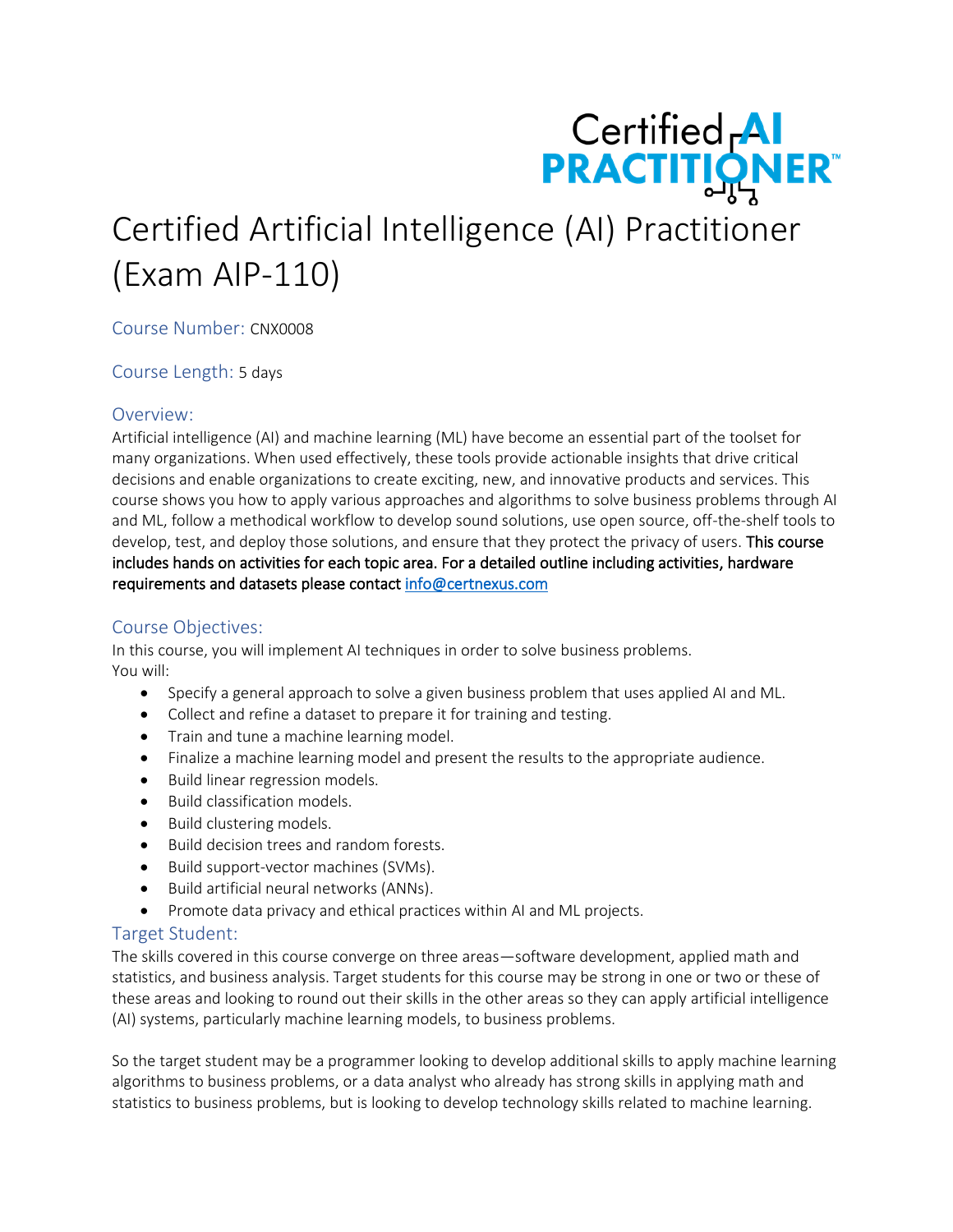A typical student in this course should have several years of experience with computing technology, including some aptitude in computer programming.

This course is also designed to assist students in preparing for the CertNexus® Certified Artificial Intelligence (AI) Practitioner (Exam AIP-110) certification.

## Prerequisites:

To ensure your success in this course, you should have at least a high-level understanding of fundamental AI concepts, including, but not limited to: machine learning, supervised learning, unsupervised learning, artificial neural networks, computer vision, and natural language processing. You can obtain this level of knowledge by taking the CertNexus *AIBIZ™ (Exam AIZ-110)* course.

You should also have experience working with databases and a high-level programming language such as Python, Java, or C/C++. You can obtain this level of skills and knowledge by taking the following Logical Operations or comparable course:

- *Database Design: A Modern Approach*
- *Python® Programming: Introduction*
- *Python® Programming: Advanced*

### Course Content

#### Lesson 1: Solving Business Problems Using AI and ML

Topic A: Identify AI and ML Solutions for Business Problems Topic C: Formulate a Machine Learning Problem Topic D: Select Appropriate Tools

#### Lesson 2: Collecting and Refining the Dataset

Topic A: Collect the Dataset

Topic B: Analyze the Dataset to Gain Insights

Topic C: Use Visualizations to Analyze Data

Topic D: Prepare Data

#### Lesson 3: Setting Up and Training a Model

Topic A: Set Up a Machine Learning Model Topic B: Train the Model

#### Lesson 4: Finalizing a Model

Topic A: Translate Results into Business Actions

Topic B: Incorporate a Model into a Long-Term Business Solution

#### Lesson 5: Building Linear Regression Models

Topic A: Build a Regression Model Using Linear Algebra

Topic B: Build a Regularized Regression Model Using Linear Algebra

Topic C: Build an Iterative Linear Regression Model

#### Lesson 6: Building Classification Models

Topic A: Train Binary Classification Models

Topic B: Train Multi-Class Classification Models

Topic C: Evaluate Classification Models

Topic D: Tune Classification Models

#### Lesson 7: Building Clustering Models

Topic A: Build k-Means Clustering Models